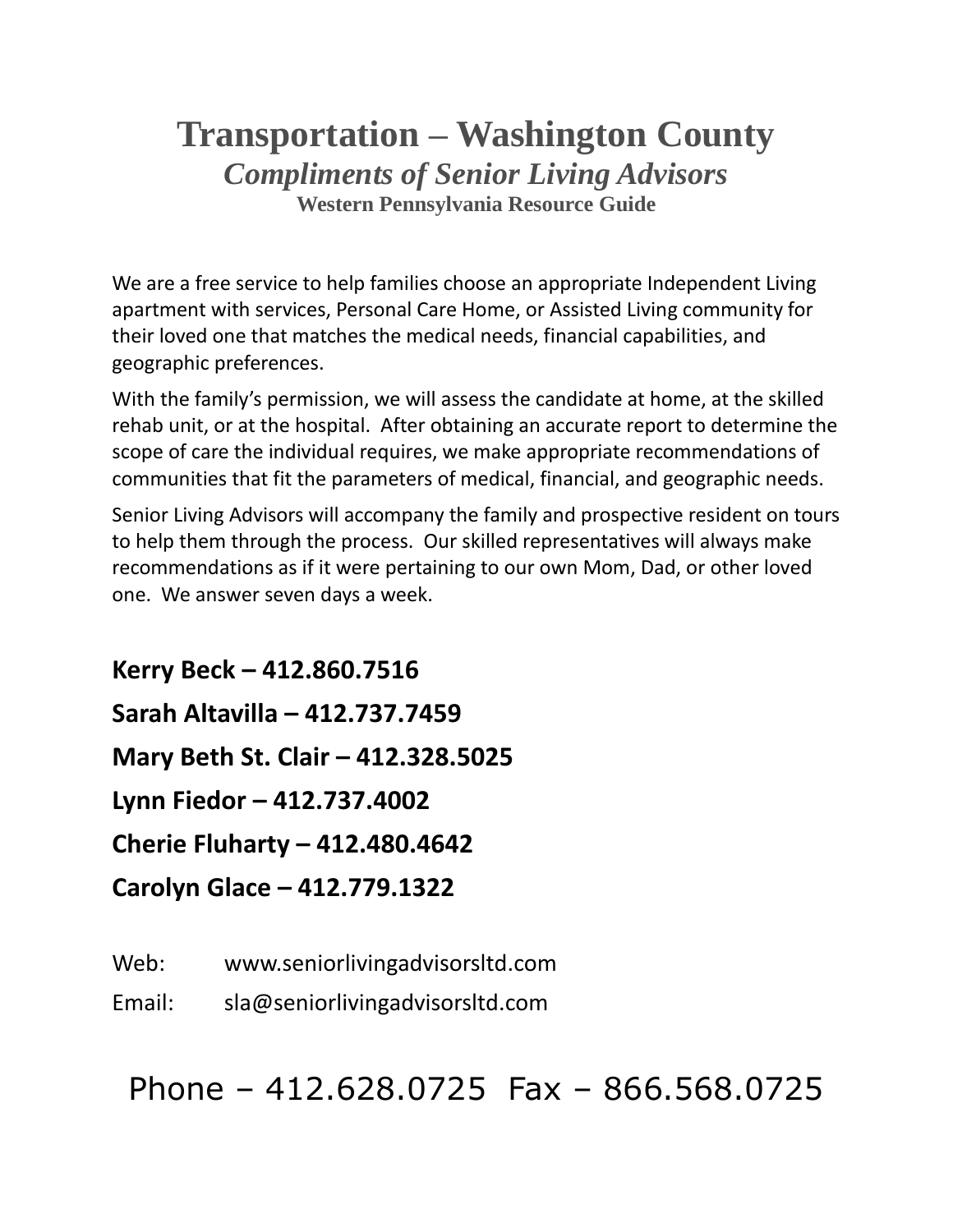# **Washington County Transportation Authority Washington Rides**

There are a number of ways to qualify for Washington Rides' services. The following are brief descriptions of each of the programs under which an individual may be eligible for transportation. For information Call (724) 223-8747

Services Available 6:00 AM to 8:00 PM Monday thru Friday Hours of Reservations 7:30 AM to 5:00 PM Monday thru Friday Offers door to door transportation services for medical appointments, shopping, work, visiting, church and recreational trips. Eligible residents who participate in one of the following subsidized programs receive either free or reduced fares. Medical Assistance, Welfare to Work, Senior Citizens Shared Ride, Persons with Disabilities and Veterans Services are also available to the General Public.

# **Senior Shared Ride**

The Pennsylvania Department of Transportation (PennDOT) funds transportation for persons aged 65 and over. Individuals can ride to a senior center near their home or to adult day care at no cost to the passenger. Trips to medical appointments can be made for a minimal fare, and social, recreational, and work trips for a slightly higher charge. Persons aged 60-84 can also ride to a senior center near their homes or an adult day care at no charge.

# **Rural transportation Program for Persons with Disabilities (PWD Program)**

PennDOT also sponsors a program similar to Senior Shared Ride for persons with disabilities. Anyone with a qualifying disability under the Americans with Disabilities Act can become certified to use this service, and can request a trip for any purpose. A fare is charged to the passenger. The PWD Program cannot be used instead of other available services, such as fixedroute bus service or ADA complementary paratransit.

# **Medical Assistance Transportation Program (MATP)**

This service is provided to eligible persons who are in need of assistance in making trips to and from medical providers enrolled in the Medical Assistance Program, for the purpose of receiving medical treatment or for purchasing prescription drugs or medical equipment. The program is funded through the Pennsylvania Department of Public Welfare (DPW).

As the MATP provider for Washington County, Washington Rides must offer customers the least expensive and most appropriate form of transportation available. Depending on the individual and the destination, this could be Washington Rides', shared ride service, fixed-route bus service, or reimbursement for mileage in a private vehicle. Determination of the mode is made on a case-by-case basis.